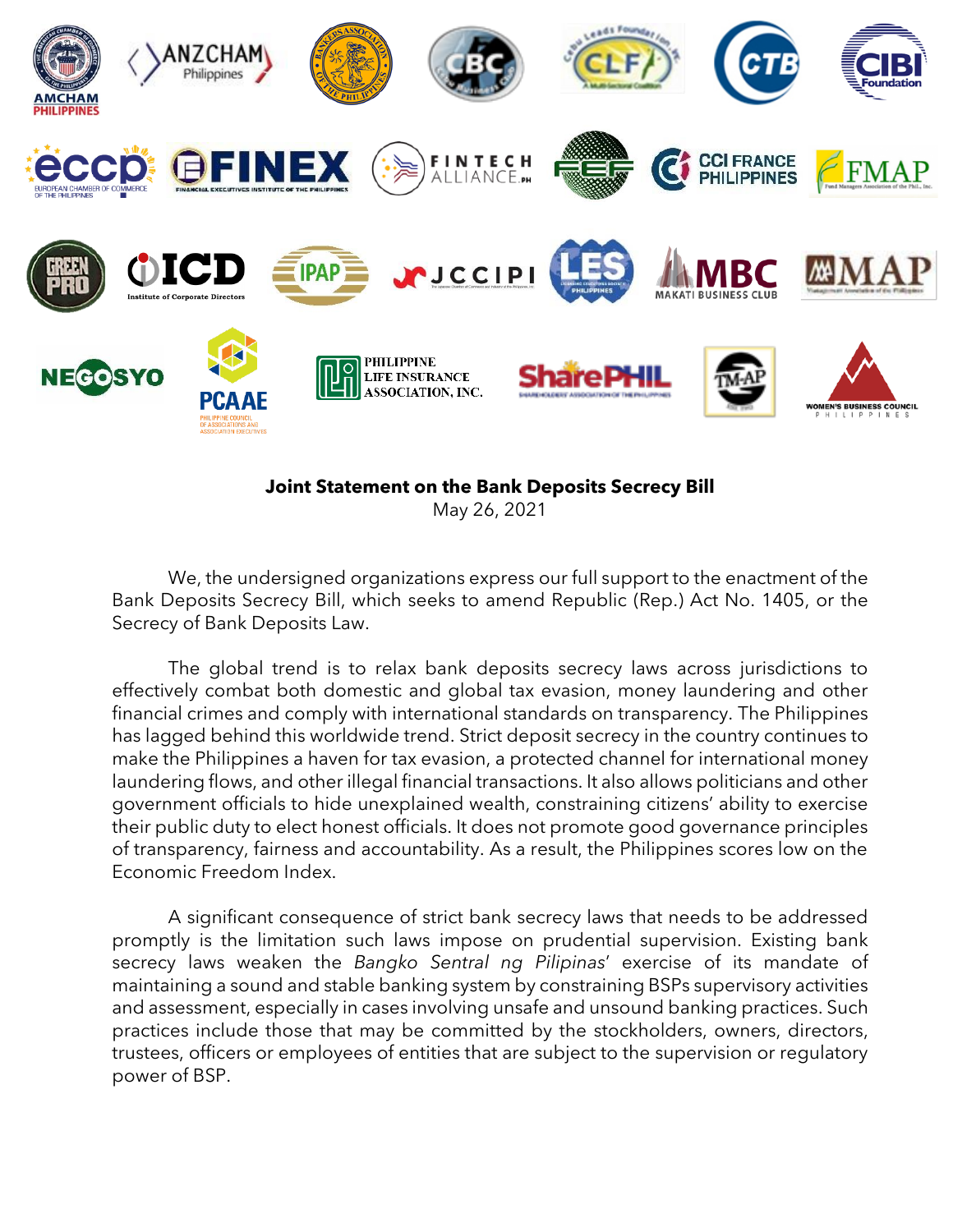Studies show that existing bank secrecy laws in the Philippines are more constraining for prudential supervision than similar laws in other jurisdictions. Even countries with strong bank secrecy arrangements like Switzerland, Singapore and Hong Kong authorize their prudential supervisor to access all bank records, including depositor information. Recently, Lebanon passed two laws easing bank secrecy laws, leaving the Philippines as the only remaining country with bank deposit secrecy laws so stringent that they impede prudential supervision.

We consider the urgent passage of the Bank Deposits Secrecy Bill of paramount importance to address the unintended consequences of bank secrecy laws in the country.

Once enacted, the Bank Deposits Secrecy Bill will allow BSP to look into the bank deposit accounts of specified persons only under certain conditions: (i) in the exercise of BSP's supervisory powers, upon determination by the Monetary Board that there is reasonable ground to believe that a fraud, serious irregularity or unlawful activity has been or is being committed by the specified persons, and it is necessary to look into the deposit to establish such fraud, irregularity or unlawful activity; and (ii) in the course of BSP's investigation of closed banks. This will simply restore the authority to have access to bank deposit accounts that the Bangko Sentral had prior to the passage of R.A. 7653 in 1993.

The bill will continue to provide protection for ordinary honest citizens by restricting access to deposits to the banking regulators like in other countries with strong deposit secrecy traditions and policies. Only the BSP under strict guidelines will have the authority to look into suspicious deposit accounts; other parties like bank officers and staff are still bound by deposit secrecy. (Optional: The BSP has the market reputation of integrity and professionalism, assuring depositors that confidential information will be in safe hands.) Thus, the proposed law should not trigger capital flight from banks given these strict provisions.

 The bill also provides sufficient safeguards to obviate abuse in the exercise of the aforementioned authority and improper disclosure of bank deposits information. This includes, among others, classifying the use of the Act for persecution or harassment as one of the unlawful acts under this proposed law to prevent the indiscriminate disclosure by any person who may have obtained any information on deposits that could adversely affect the privacy of a depositor. Additionally, the results of the examination by BSP shall be for its exclusive use and shall not be made available to any person or entity, whether public or private, except to specific government regulators and the Courts, for the purpose of preventing or prosecuting any offense or crime. Moreover, the penalty provision of Rep. Act No. 1405 is proposed to be updated/increased as a deterrence against violation of this law.

 Concomitantly, the bill provides a safe harbor clause to protect the banks and other financial institutions against frivolous suits from depositors in connection with the inquiry and examination of deposits by BSP.